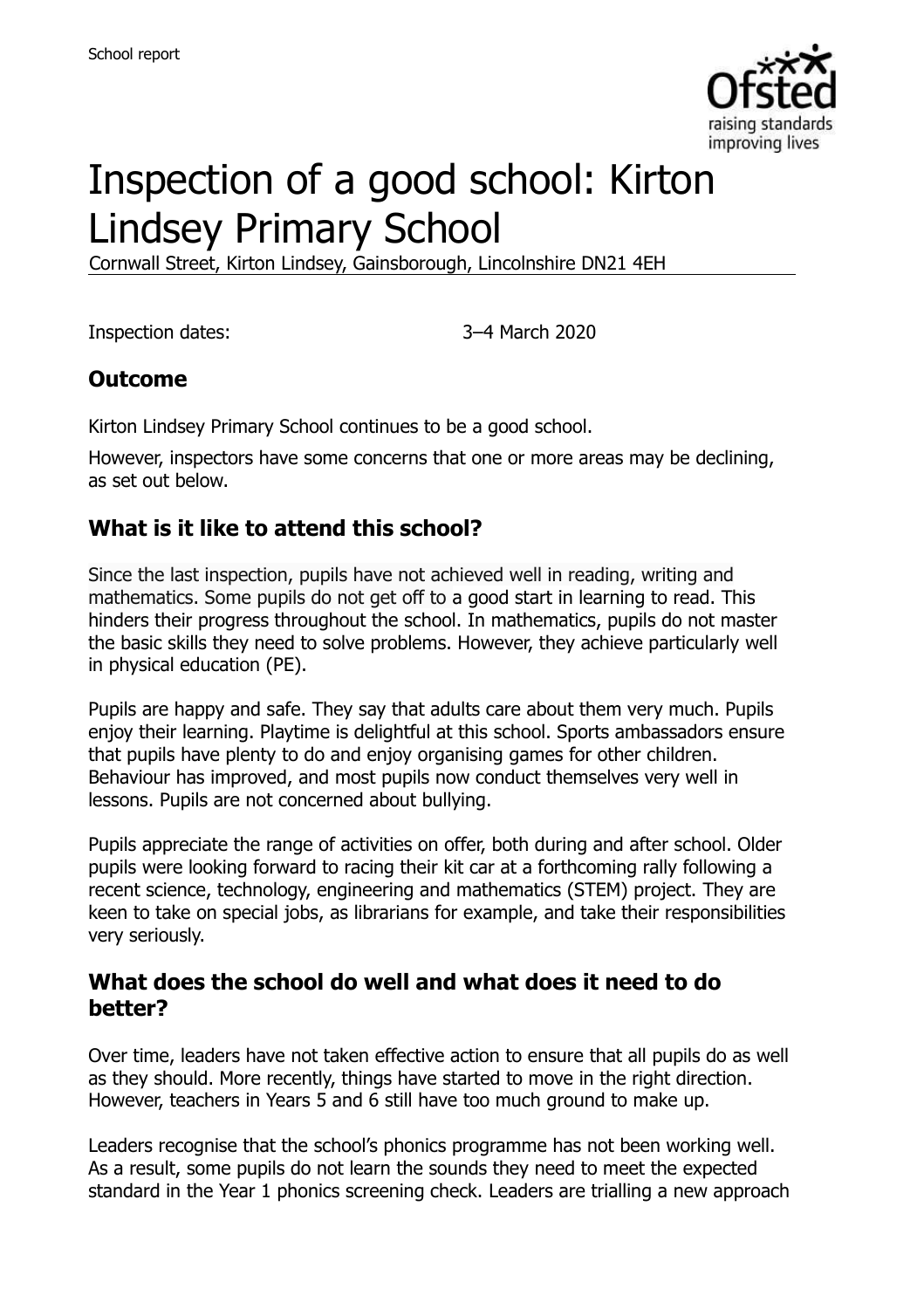

in Reception Year and things are looking up. Leaders have mapped out the sounds and tricky words that pupils should learn term by term. Recent training is helping adults to develop the expertise they need to teach phonics well.

Pupils enjoy reading and choose appropriate books from a carefully structured scheme. However, leaders have not developed a plan for how reading will be taught throughout the school once pupils have mastered the basics. This means that teachers do not have the guidance they need to teach the right things in the right order. As a result, pupils' comprehension skills do not develop well enough.

In mathematics, teachers follow a curriculum plan that sets out what leaders expect them to teach and when. However, teachers have not implemented these plans well over time. Older pupils lack the basic knowledge they need to solve problems successfully. This hinders their progress towards the higher standards.

In PE, leaders have thought about the curriculum very carefully. Lessons build on what pupils have learned before and prepare them for what is coming next. Pupils use technical language to talk with confidence about the skills and tactics they have developed. Leaders have provided staff with the training and support they need to teach PE well. Pupils understand the benefits of exercise on their physical and mental health.

Leaders have prioritised pupils' wider education. They provide many opportunities, including residential experiences with other schools, to help pupils develop confidence and resilience. Pupils develop a sense of moral purpose. For example, they told me how their work with a local foodbank benefited people in difficult circumstances. Pupils develop strategies for coping with stressful situations. They recognise how this benefits their mental health.

Pupils with special educational needs and/or disabilities (SEND) are included in all aspects of school life. The special educational needs coordinator (SENCo) supports class teachers to adapt the curriculum to meet their needs. She has the time, expertise and passion to fulfil her role effectively.

Leaders' ambition for children in early years is rising and staff articulate this with passion. Routines are well established. Outdoors, play is purposeful and engaging. Children were keen to show me how they were building a trap to catch an escaped bear!

Staff have high expectations for pupils' behaviour. Most pupils know and follow the rules. However, parents and carers and other pupils have noticed the poor behaviour of a small number of older pupils. Leaders have taken appropriate action to address this and things appear to have settled down now. Leaders take bullying seriously and help pupils to learn the error of their ways when incidents occur.

Staff appreciate the attention that leaders and governors pay to their workload. Staff describe a 'caring culture' and share examples of where leaders have gone 'above and beyond' to support them.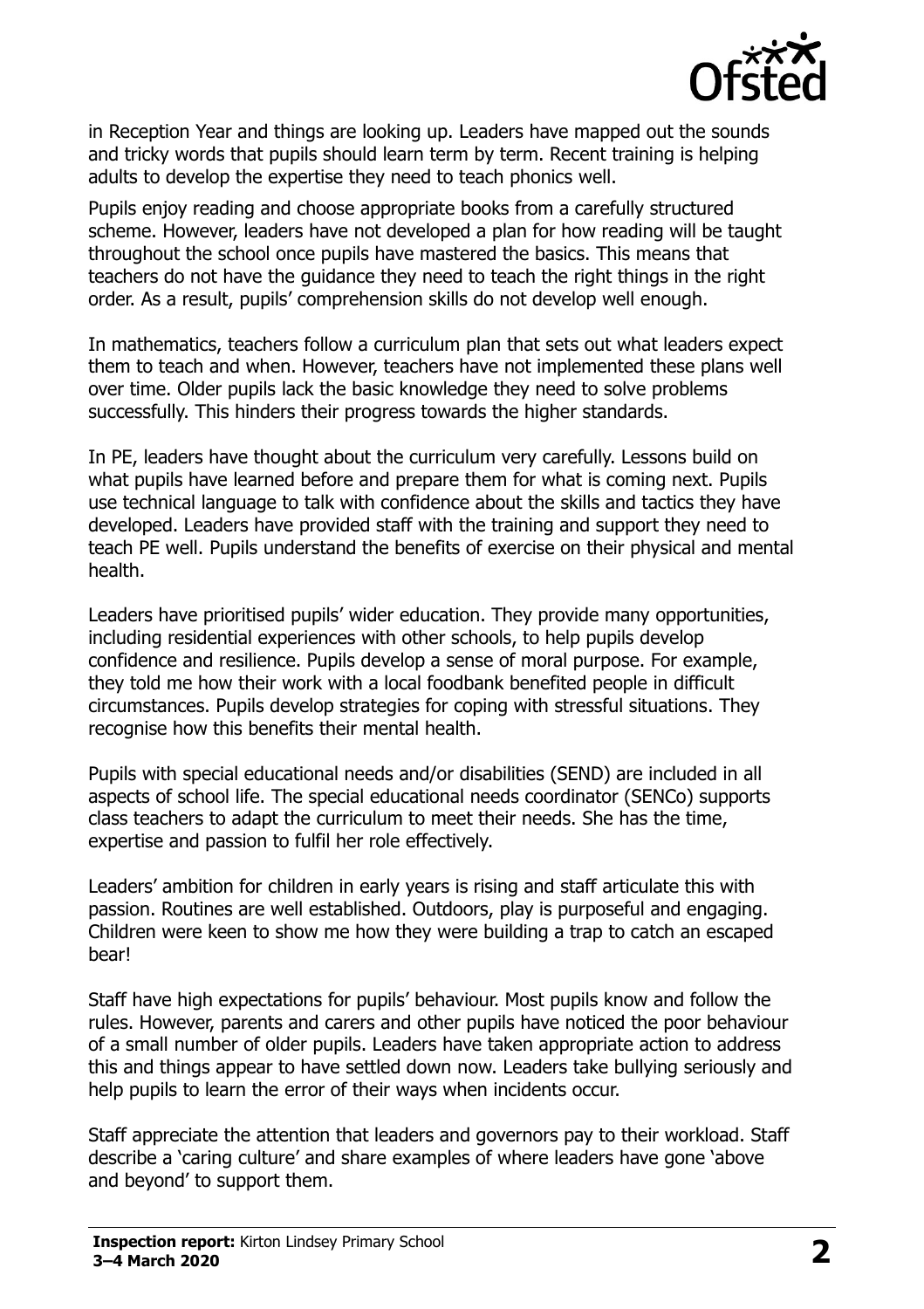

# **Safeguarding**

The arrangements for safeguarding are effective.

Safeguarding has a high priority in the school. All staff have had the latest safeguarding training. They know what to do if they are concerned about a pupil's welfare. Staff work effectively to support families who need extra help.

Arrangements for checking the suitability of new staff and volunteers are secure.

The school site is safe and secure. School council members teach other children how the school systems help to keep them safe. Pupils know how to keep themselves safe out of school, both online and offline.

## **What does the school need to do to improve?**

#### **(Information for the school and appropriate authority)**

- $\blacksquare$  In the past, leaders have not made effective checks on the progress of pupils from their different starting points. As a result, some pupils have not received the right help quickly enough to prevent them falling behind. This is particularly notable for disadvantaged pupils. Leaders should ensure that they keep a very close eye on the attainment and progress of all pupils across the curriculum. They should intervene quickly to ensure that pupils receive carefully tailored support that matches their immediate needs.
- Leaders have not thought carefully enough about the content and structure of the reading curriculum in each year group. As a result, teachers are not following a systematic approach and pupils' reading is not developing as well as it should. Leaders should produce and implement a curriculum plan for reading that clearly outlines how pupils will acquire decoding, fluency and comprehension skills that are appropriate for their age.
- Over time, staff have not received the right training and guidance to implement the planned curriculum successfully. This means that pupils have developed gaps in their learning. Leaders should ensure that teachers know how to check pupils' prior learning and make the necessary adaptations to the planned curriculum before moving on to more complex tasks, especially in mathematics.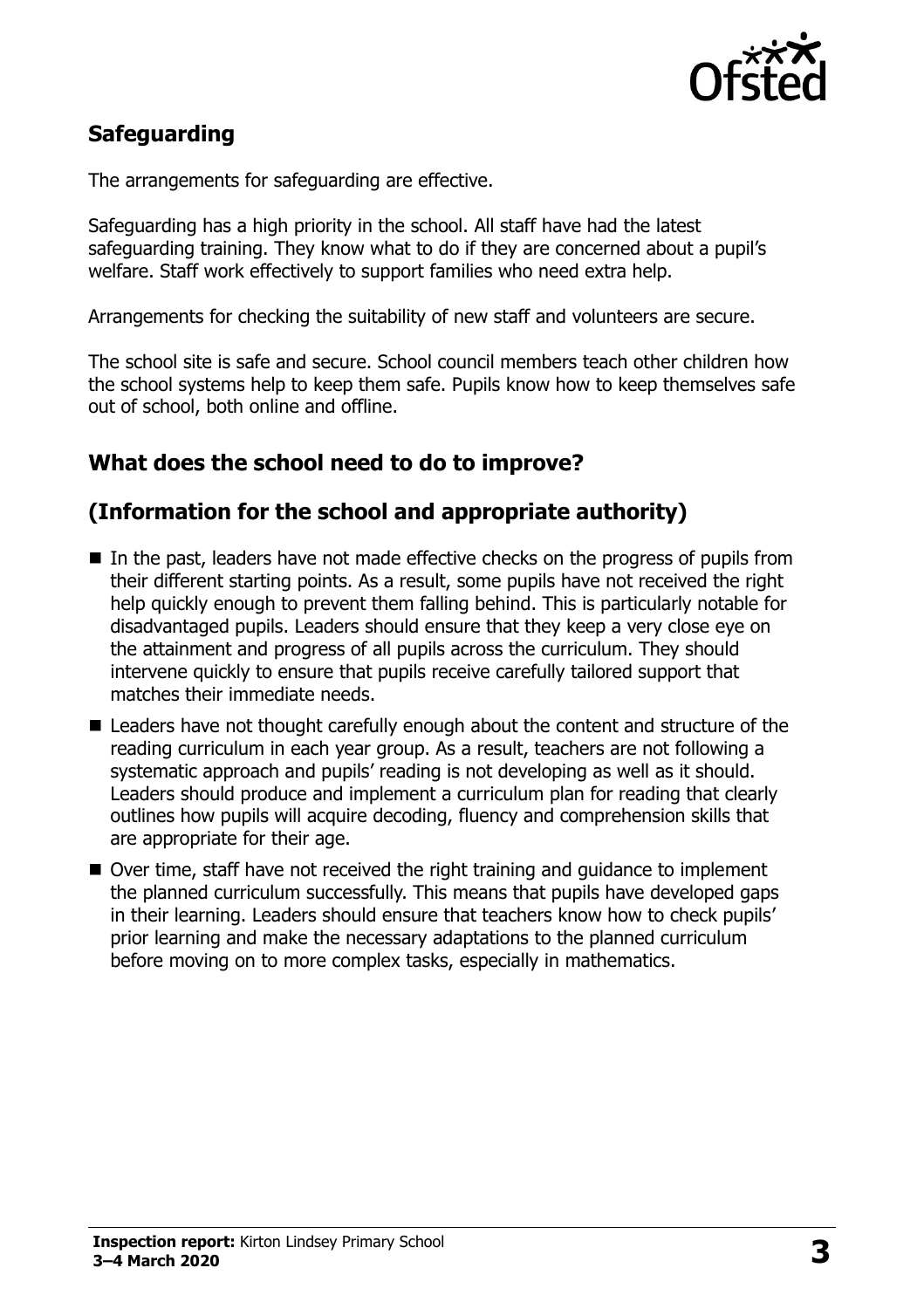

# **Background**

When we have judged a school to be good, we will then normally go into the school about once every four years to confirm that the school remains good. This is called a section 8 inspection of a good or non-exempt outstanding school. We do not give graded judgements on a section 8 inspection. However, if we find some evidence that standards may be declining, then the next inspection will be a section 5 inspection. Usually this is within one to two years of the date of the section 8 inspection. If we have serious concerns about safeguarding, behaviour or the quality of education, we will convert the section 8 inspection to a section 5 inspection immediately.

This is the first section 8 inspection since we judged the school to be good in May 2016.

## **How can I feed back my views?**

You can use [Ofsted Parent View](https://parentview.ofsted.gov.uk/) to give Ofsted your opinion on your child's school, or to find out what other parents and carers think. We use Ofsted Parent View information when deciding which schools to inspect, when to inspect them and as part of their inspection.

The Department for Education has further quidance on how to complain about a school.

If you are the school and you are not happy with the inspection or the report, you can [complain to Ofsted.](https://www.gov.uk/complain-ofsted-report)

## **Further information**

You can search for [published performance information](http://www.compare-school-performance.service.gov.uk/) about the school.

In the report, '[disadvantaged pupils](http://www.gov.uk/guidance/pupil-premium-information-for-schools-and-alternative-provision-settings)' refers to those pupils who attract government pupil premium funding: pupils claiming free school meals at any point in the last six years and pupils in care or who left care through adoption or another formal route.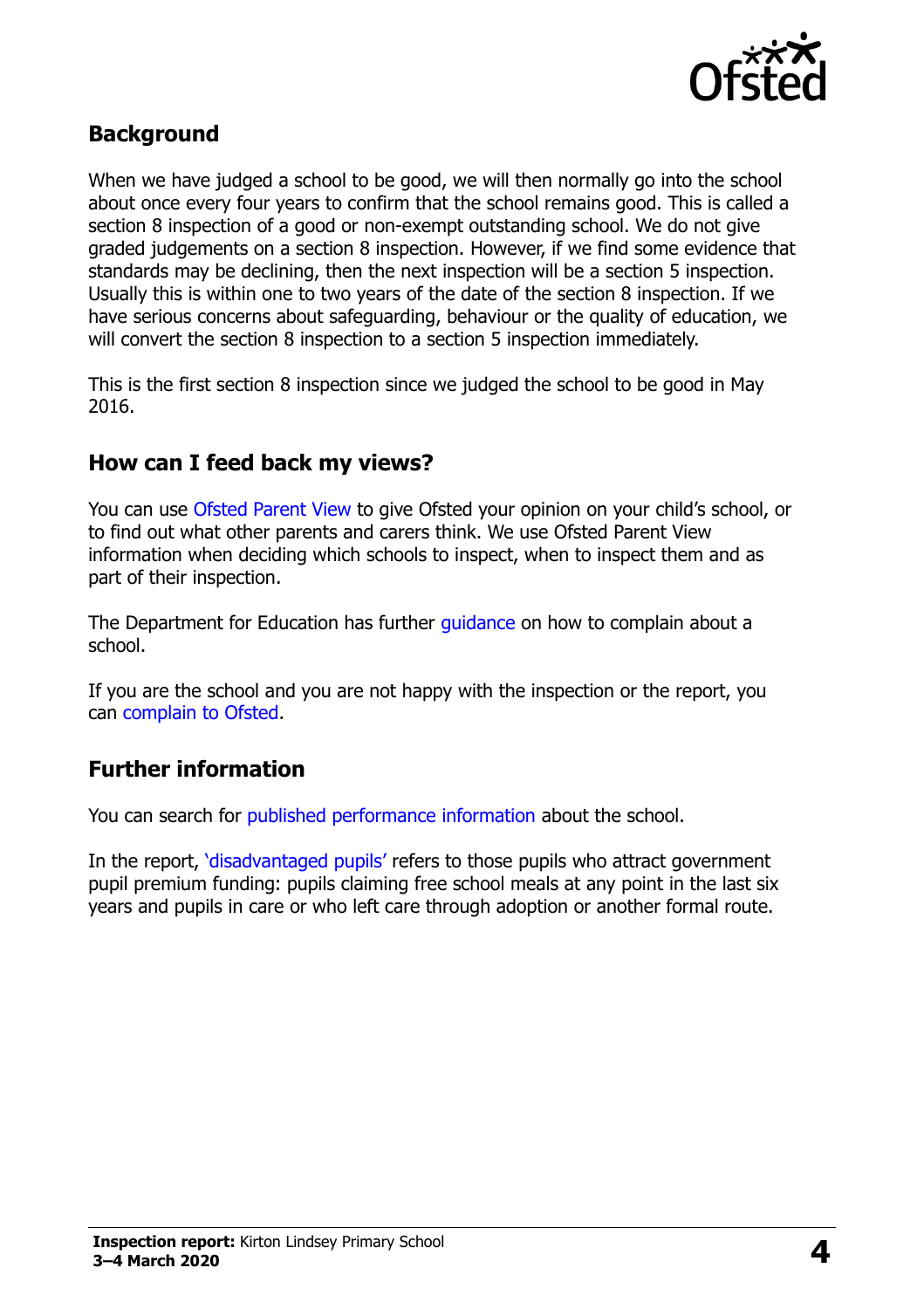

# **School details**

| Unique reference number             | 117739                                                            |
|-------------------------------------|-------------------------------------------------------------------|
| <b>Local authority</b>              | North Lincolnshire                                                |
| <b>Inspection number</b>            | 10133500                                                          |
| <b>Type of school</b>               | Primary                                                           |
| <b>School category</b>              | Maintained                                                        |
| Age range of pupils                 | 5 to 11                                                           |
| <b>Gender of pupils</b>             | Mixed                                                             |
| Number of pupils on the school roll | 241                                                               |
| <b>Appropriate authority</b>        | The governing body                                                |
| <b>Chair of governing body</b>      | Nicolien Lawson                                                   |
| <b>Headteacher</b>                  | Collette Randall                                                  |
| Website                             | www.kirtonlindseyprimary.co.uk                                    |
| Date of previous inspection         | 4–5 May 2016, under section 5 of the<br><b>Education Act 2005</b> |

## **Information about this school**

■ The number of pupils on roll has increased since the last inspection.

## **Information about this inspection**

- I held meetings with the headteacher, deputy headteacher, two senior teachers and subject leaders. I also met with governors and a representative from the local authority.
- I did deep dives in these subjects: reading, mathematics and PE. I visited lessons in these subjects and held discussions with subject leaders and teachers to find out more about the curriculum. I discussed their learning with pupils, reviewed the work in their books and listened to them reading.
- I scrutinised the school's register of pre-employment checks and the dates that staff had received statutory training. I met the designated safeguarding lead and the learning mentor to find out more about the school's procedures and systems for protecting pupils from harm. I checked the school's safeguarding records and spoke to staff about their safeguarding practice. I also found out how pupils are taught to keep themselves safe through the curriculum.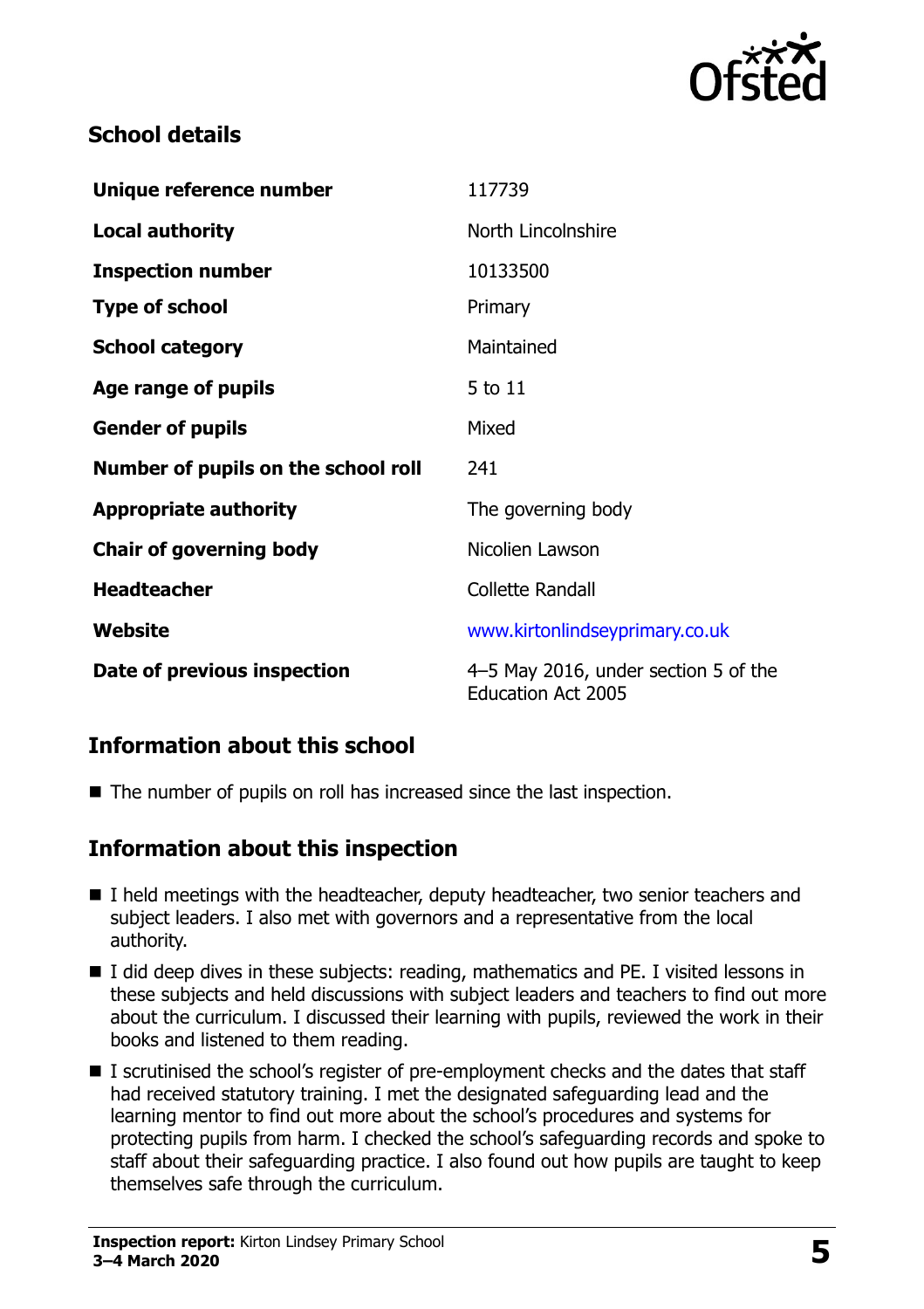

■ I talked to children and observed their behaviour, both at work and play.

#### **Inspection team**

Jo Bentley, lead inspector **CENET CONTERNATION** Ofsted Inspector